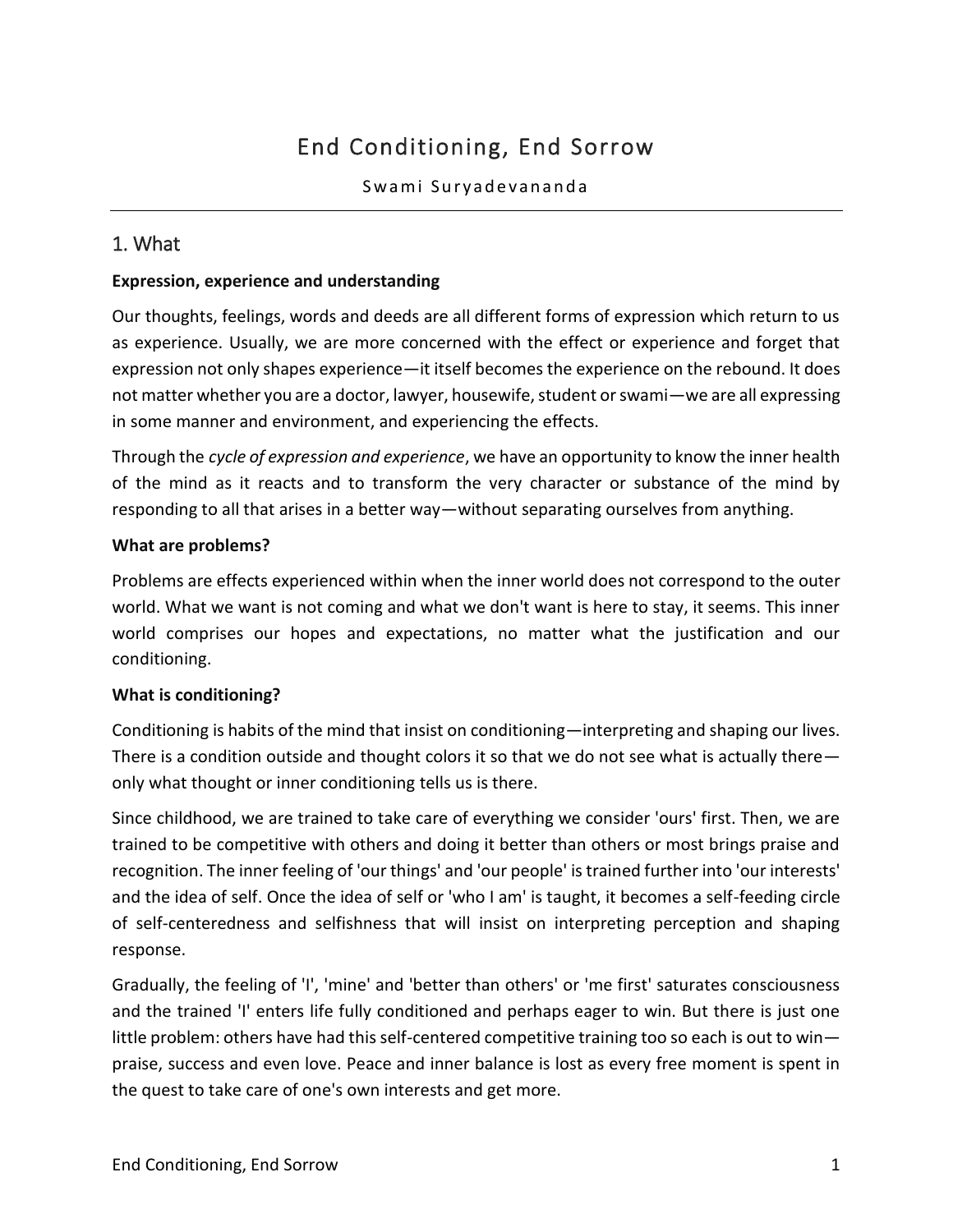We already carry some natural conditioning—limitations on our senses that makes everything appear outside, apart from each other and the feeling that we 'are' males or females. I use 'are' to show that existence is tied to these conditions in which we find ourselves. If I am aware of something, even these conditions, then they are an object of my awareness and cannot be who I am or the self which is existence.

When you add to natural conditioning things like 'ours' and 'our people' and further 'our interests'—the self which is pure consciousness—who we are—is ignored and the dark clouds of add-ons are taken for self. Just as the sun cannot be subdued by the clouds, self cannot be subdued by the clouds of confusion and ignorance. We just look at these dark clouds as self—as who we are and so do others who have been given this training of ignorance and each fight to protect their interests.

To subtle conditioning due to the limitations of senses and impressions carried across births is further darkened by conditions we find ourselves in this journey—ignorance reigns supreme internally and externally. Our lives are filled with fear as self and self-interests are entangled with existence or who we are.

Today, technology has dissolved barriers of distance, time and purpose. People are always working; thinking and competing becomes normal and there is saturation of conditioning. This is all training but training that hardens individuality till separateness from the whole and selfinterests become a natural and vital need for each individual. When this happens in society, corruption rises as a short-cut perhaps, and being a good person becomes an optional and seemingly impractical feature that is practiced with only a very few—one's own people. Virtue practiced selectively is not virtue—it is vice… it is not natural, a part of one's character—and can be turned off for something else. That 'something else' which can be put into gear with those who are not ours or what is not in our best interests must exist within and it is surely not virtue.

I have read someplace: when wealth is lost, nothing is lost; when health is lost, something is lost; but, when character is lost, everything is lost.

When one clearly sees one's inner erosion and its heavy price on one's life and happiness, one begins to find better ways to live, to increase one's natural goodness and reclaim oneself. This, not just to be good socially but simply to be good, as it is its own reward. Goodness has to grow in one and saturate the heart so that it is natural and therefore effortless. Selective goodness is applied goodness and this means that given the right conditions, it is not only possible but natural to be non-good—no good.

Natural goodness and oneself have to become synonymous; then, one is incapable of getting hurt and therefore, incapable of hurting others. Why is this not possible? We love being with infants as they are so natural and hence innocent (inner scent or inner sent). They have not been trained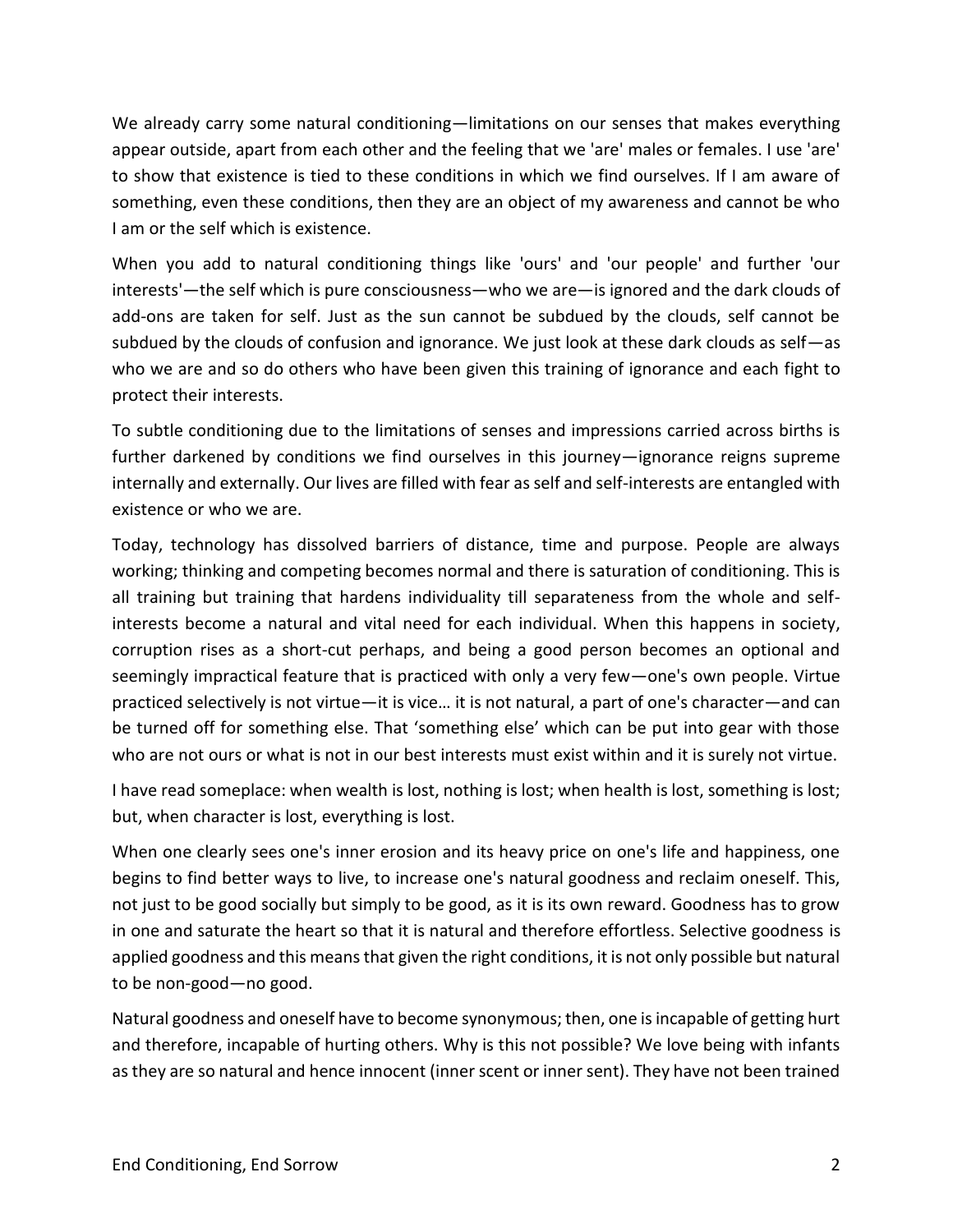to be self-centered as yet and so they love naturally. Is it ever worth it to lose ourselves for anything and then struggle hard to regain what was lost, cosmetically?

The goodness I am talking about is what is felt and lived when the idea of 'other' is not there. The Upanishad says, "Wherever there is other, there is fear". Otherness is not part of the natural order, we are in one planet, in one solar system, in one galaxy and in one creation—just how do we stand outside it and then insist on others as outside us too? These are notions in our minds only—conditioning that can and must be overcome. Conditioning or limitation cannot be overcome by 'adding' more thought or theory as they are more limitations only. Limitation is overcome by realization of the natural state which is full—free of all limitation.

When one is naturally good, goodness flows from one as his very fragrance and this natural goodness is its own protection. One does not feel the need to accumulate much as one is happy in one's self, just as a rose can never know odor as it is always saturated in its own fragrance. Just as a rose gives off fragrance to one and all, a good person radiates goodness naturally.

Accumulation rises out of fear and selfishness, and the more one accumulates, be it wealth, power, position and even learning, the more selfishness and fear increase. This so because the thirst to get more increases and one becomes even more concerned about protecting what has been accumulated. Contentment is the greatest abundance and blessing. Not a one can give you contentment, it is a gift that has to be bestowed by oneself. Natural goodness blossoms in the rich harvest from the fields of contentment. When you are not thirsty to accumulate, the mind is not stirred up, turbulent, there is inner peace, and goodness flourishes where there is natural peace.

When we perceive things, the mind registers an impression on the mind just like a photograph. There is nothing wrong with this as it is a natural function of the mind—just as a camera registers impression. But unfortunately, this is not all that happens, it is only the beginning unless we are vigilant.

Right from childhood we have been conditioned in so many ways, and over time we have become identified with our conditioning so much that it is hard to set it aside. This is not anyone's fault it has just happened—but we *can* do something about it. There are moments in our lives that scream for freedom from such fetters, but though we work on the situations, we never fix the underlying cause, so problems arise again in the same or different forms.

#### **What or who is 'I'?**

We should start right at the water's edge instead of considering theoretical definitions of who 'I' is. I am the personality who has quite some conditioning and this is not only the source of my problems but the problems themselves. I seem bound and I would like to be completely free of all limitation. This now makes me a seeker—one who feels bound and feels he must find a way out.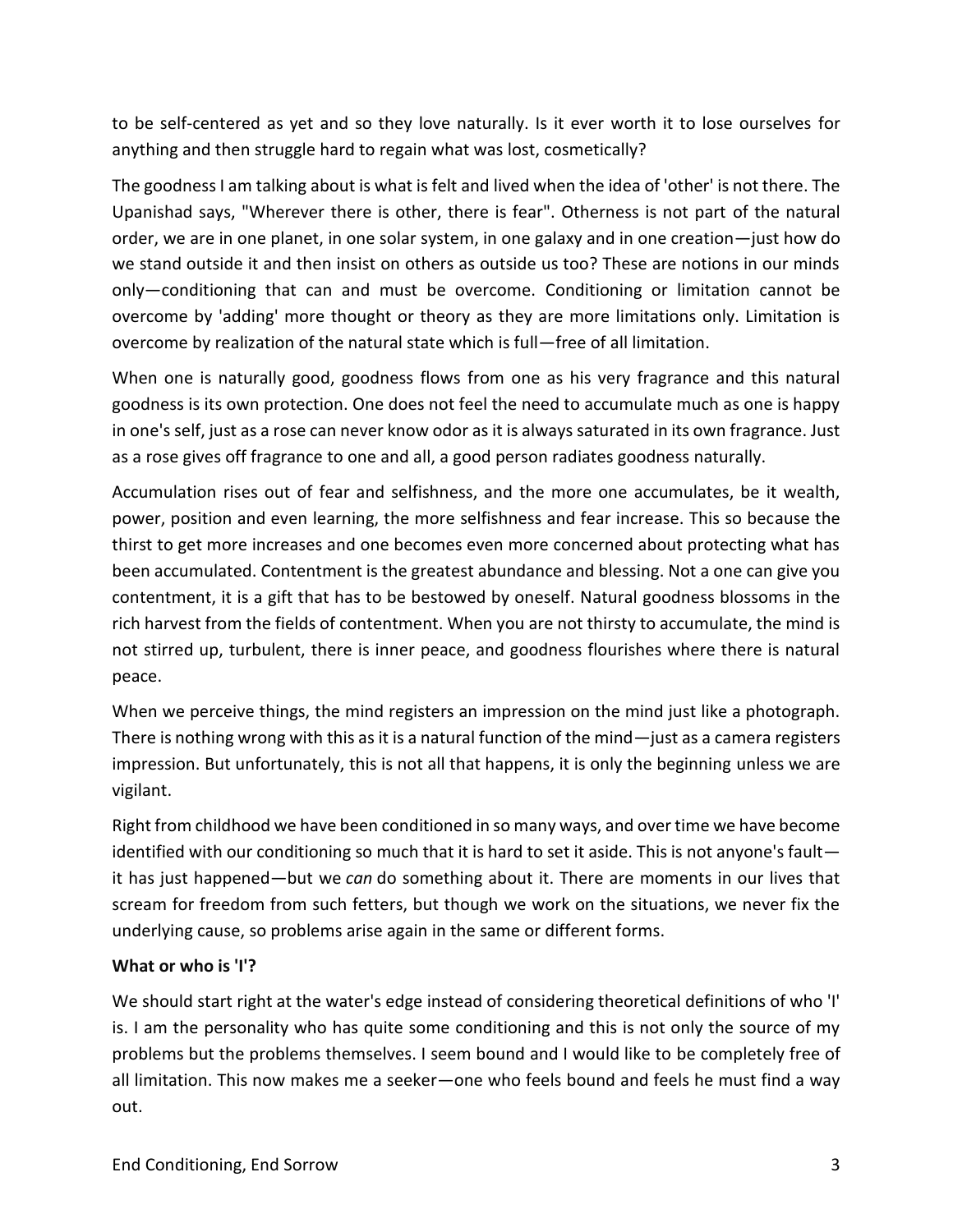#### **Problems, conditions or 'I'**

Our problems and sorrows are not caused by people, things or conditions, they are the effects experienced when we cannot seem to reconcile the inner world of thoughts and feelings with the outer world of circumstances and conditions.

It may be difficult to grasp, but things are always going to be just as they are—just as they have always been! I am a part of all things or creation; and just like a wave cannot expect the ocean to be a certain way. It is not reasonable to expect things to be a certain way. If we impartially examine why we have a problem with things being a certain way, we may discover that we are not only the cause of problems we experience—we *are* the problem.

#### **Never things outside?**

Never. If situations were responsible for our problems, each situation would affect two different people in the same way. Let's say the rain today was the source of my sorrow today, it would have to be the same for you too but you do not mind, you have a nice raincoat and umbrella and besides, your lawn needed the rain so you are happy. There has to be something in me that does not want rain today and that something is the cause of not only my problem with rain today but with all problems.

If we impartially examine problems, not the shape our problems take but problems themselves, we will know where to start: Just what are problems? How come they exist in me? How come I hurt by something in me? Can I not do something about 'things in me' from which I hurt and hurt others?

Our problems are experienced in our own selves as an effect of something. Effects cannot be separated from their cause. Since the effect is experienced in me, the cause must be in me. But I am one person, a whole being with one mind and this phenomena of cause and effect suggests a split, a division within me. A part becomes the cause and acts on another part of itself which experiences the problem as an effect. If I can understand this, not intellectually but actually see it happening, I could keep the mind from this division by staying whole, as I naturally am.

## 2. Why

#### **Isn't there a simpler way?**

Yes, this is it: see the cause and stop it, the effects will never come to be. Looking directly at the cause of our problems instead of the effects or the resulting situation and ending it. Damage control may solve the effects of problems cosmetically, but we would like to dissolve not just problems but the cause of problems.

Our problems are experienced in us and that which has a difficulty with any situation is also within us. This something which has a difficulty is the ego, the fragmented mind or personality with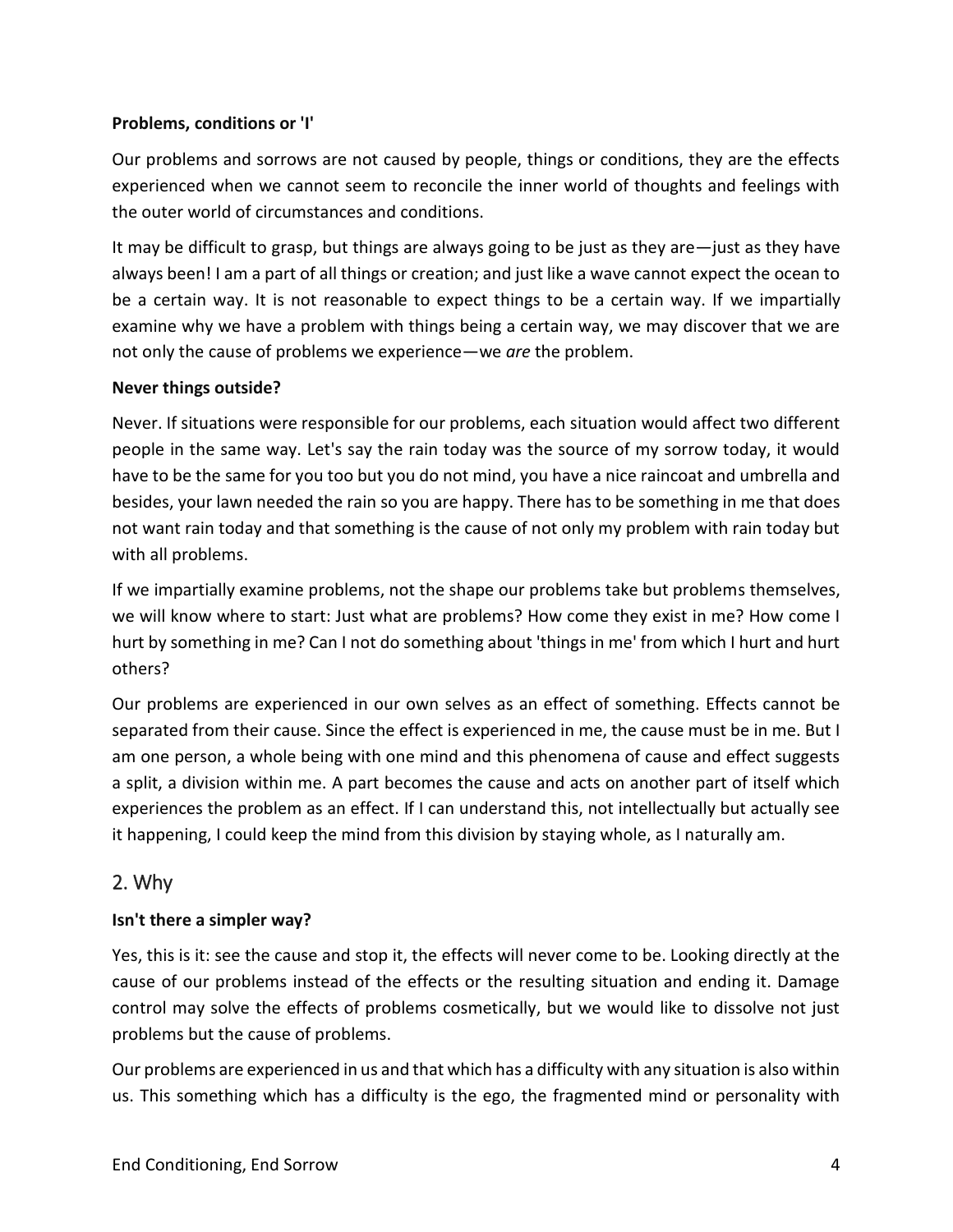which I have gotten mixed up somehow and continue to do. I know it is not me because I am aware of it. If it were wholly me, I could never be aware of it. Our problems may seem different but they are the same because the resulting experience is the same—sorrow and pain. It is also experienced in the mind only and made of the same substance as any other problem. Why not find a way to end the cause—that which triggers problems?

The very same mind that is now conditioned has to be unconditioned. The unconditioned is fully capable of doing what needs to be done. Impressions are never the problem; impressions in the mind that are charged with certain feelings that are not part of the actual situation outside will and do mislead so much so that we mistake them for the reality we find ourselves facing from moment to moment. If you really want freedom from all sorrow, you can have it here and now the price is the walls called yourself.

## 3. How

Lead an ordinary life in an extraordinary way, most intelligently, so as to prevent conditioning that exists from interfering from perception to action. The extraordinary is always hidden in and as the ordinary.

Life intelligently lived will also prevent you from taking on any new conditioning and will diffuse existing conditioning. The points mentioned below are not separate sequential steps but I felt the need to delineate them as such only to talk about some inherent susceptibilities along the way.

Our life is a continual series of events that span from perception through action and into experience. Experience shapes understanding and since it all begins with perception, we have to be very careful every step of the way.

Mere actions and results have little value on their own, as even what we consider important work will find itself in the pages of history sooner or later. Not to diminish the significance of good work but to suggest that perceiving with awareness allows us to see both: the situation clearly but also inner conditioning. Being free of habit shows us the way to do, to act and finally to live without accumulating any more conditioning as well as weakening existing conditioning by disuse.

#### **Having depth in life**

You get out of life not only what you put into it and how, but by the depth of inner understanding from which action emanates. If you walk by the water's edge, you get broken shells at best; if you want pearls, you will have to dive in deeper waters. The time and effort may be the same but the depth at which you operate is different.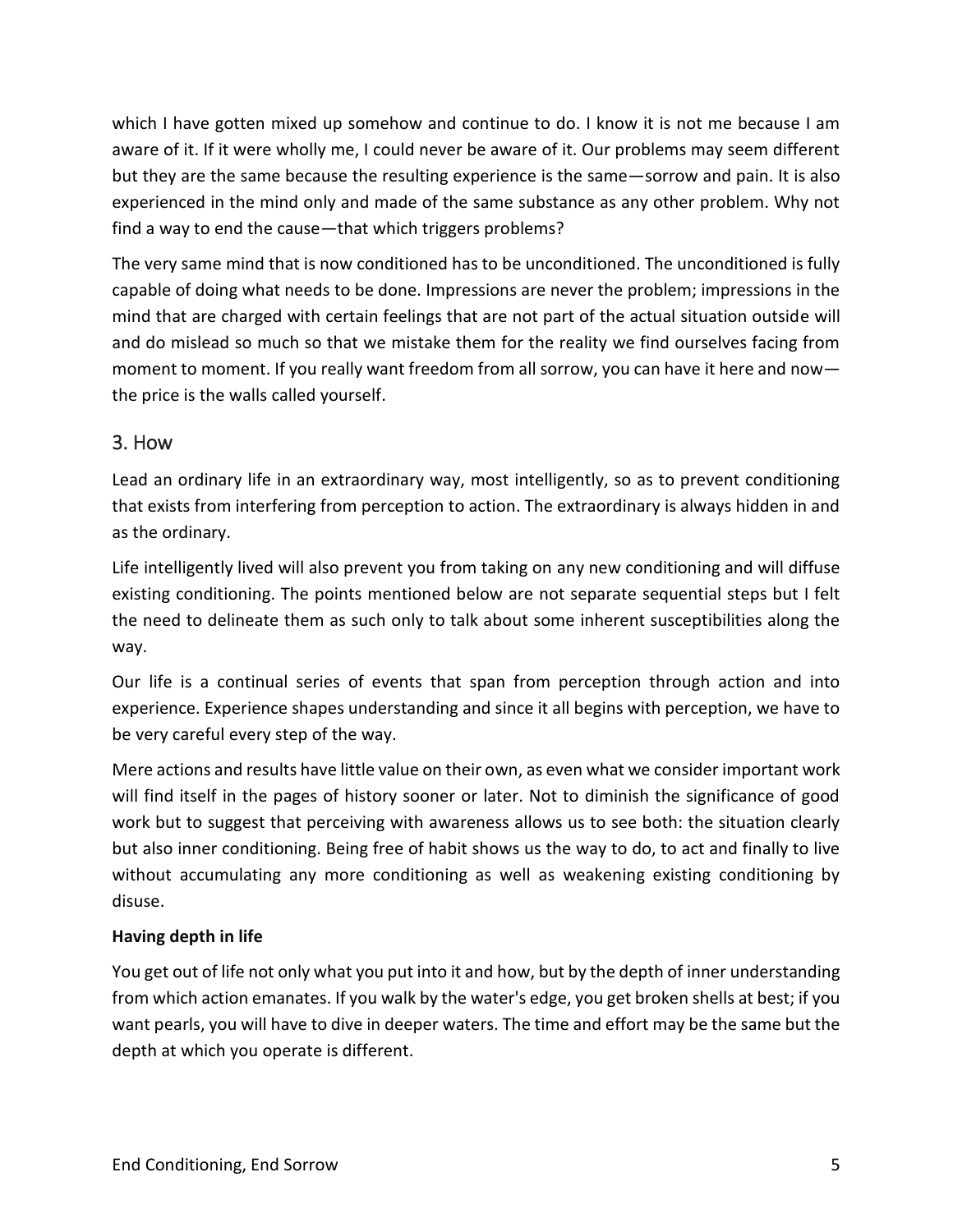If your concern is the fruits of your action, very little depth is required, as even mechanical action can generate adequate results. Actions concerned merely with results contribute very little to understanding and personal growth.

But, if your concern is to discover and be free understanding of all limitations—you will need every ounce of sincerity and dedication.

#### **What is understanding?**

Understanding shapes our actions, and actions or expressions mature into our experiences. If we are truly concerned with fuller, richer, deeper and more meaningful experiences, we must be very concerned with that which shapes it—with understanding.

Understanding is the state of the inner intelligence—not the intellect which is just the more focused mind. The inner intelligence is pure awareness and though never really bound, can be eclipsed when we choose to continually face conditioning or habit instead of the inner intelligence.

### **What is this inner intelligence?**

The single most distinguishing characteristic of human beings is 'knowing that we know'. This is also called the inner intelligence or awareness. When you think, you also know that you are thinking. Now, which one are you: the one that thinks or the one that knows?

No matter whether you think, feel, speak or act—this knowingness or inner intelligence steadily knows. This is a subtler and more pervasive existence that is perfectly capable of responding to any situation in life. The mind sleeps but this inner intelligence never sleeps. It regulates your body, even pulls the blanket over if you are cold though the mind is asleep.

Unless we find a way not to be susceptible to the pull of habit or conditioning, the inner intelligence stays as a silent witness in the background. You cannot turn it off, tamper with it or corrupt it—you can only choose to face darkness instead. Perhaps this is the only choice we have: to face light or darkness.

Awakening the inner intelligence is also the empowering of the inner intelligence and for this, we have to find a way to act, to live without interference of the ego or existing conditioning, without accumulating any further conditioning.

#### **Is the ego and conditioning the same?**

Yes, the ego is the total conditioning that has assumed individuality or entity. Self-limitation and conditioning are synonymous, and when one identifies with this the entity is referred to as ego.

The ego is difficult to see at the start but we know when the ego is operative by what it tries to do—it interferes with perception by interpreting for us what we are seeing, even though it is right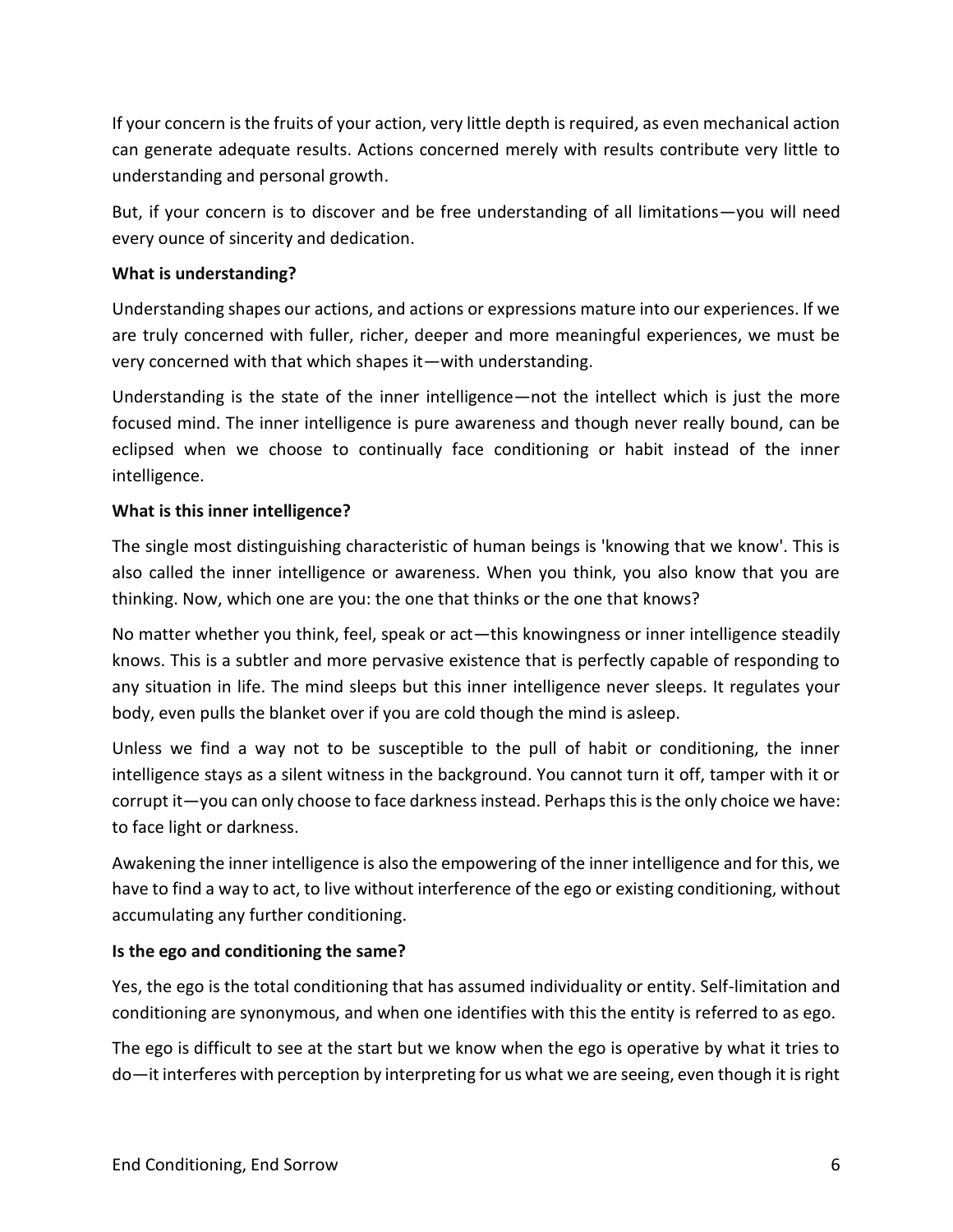in front of us, and telling us how to react (not act but react) even though the inner intelligence is perfectly capable of both perception and decision on action.

This involvement of the ego is the result of allowing conditioning to perceive and act as though it were us. Our heedlessness in the midst of earlier perceptions and actions have left impressions on the mind which rise each time there is image association—whether it be physical or only mental. Freeing perception and action from the involvement of the ego will awaken the inner intelligence as it is called into perception and action instead of the ego; it will weaken the grip of the ego; it will give better responses to each situation, and most importantly, it will immediately free-up tremendous energy that the mind snatches up and uses in wasteful and meaningless thinking.

The inner intelligence uses very little energy as it does not require movement. Each cell is intelligent and capable of collectively seeing what stands before it and what needs to be done. Thought, on the other hand, requires tremendous energy and stores stockpiles of resources which it drains and replenishes continually.

#### **Direct Perception**

Perceiving directly without the interference of thought weakens and gets rid of existing conditioning.

**1. Direct perception:** Perceive every situation directly (which includes every thought, feeling, word and deed in the moment it arises) without the interference of existing conditioning or thought.

Our conditioning constantly adjusts what is perceived and it seems to have become quite normal so that we are not really seeing or listening etc., but only performing cursory perception and applying existing modules of conditioned response. This is called confusion, as we mix-up or confuse what is seen directly with our notions about them. Can we be ever-alert to ensure that each and every situation (which is naturally ever-fresh) is perceived as though for the first time and thus, gradually weaken and dispense with conditioning?

**2. Direct response:** If the situation does not require action, move on without dwelling on it, complaining or hoping someone else should do it. If you feel it requires action, see the best way without standing apart from the situation and without any interference of existing conditioning or thought.

We have a strong sense of ourselves as individuals, apart from all creation and with a vested interest in what we call 'ours'—our people, our family and our work. These fancies do not exist in creation, they are our own creation. This is called delusion because wrong notions are mistaken for reality—*we do not stand outside creation* but somehow feel we do. It seems to have become natural to act from these fancies as our sense of identity is mistakenly anchored to these. Having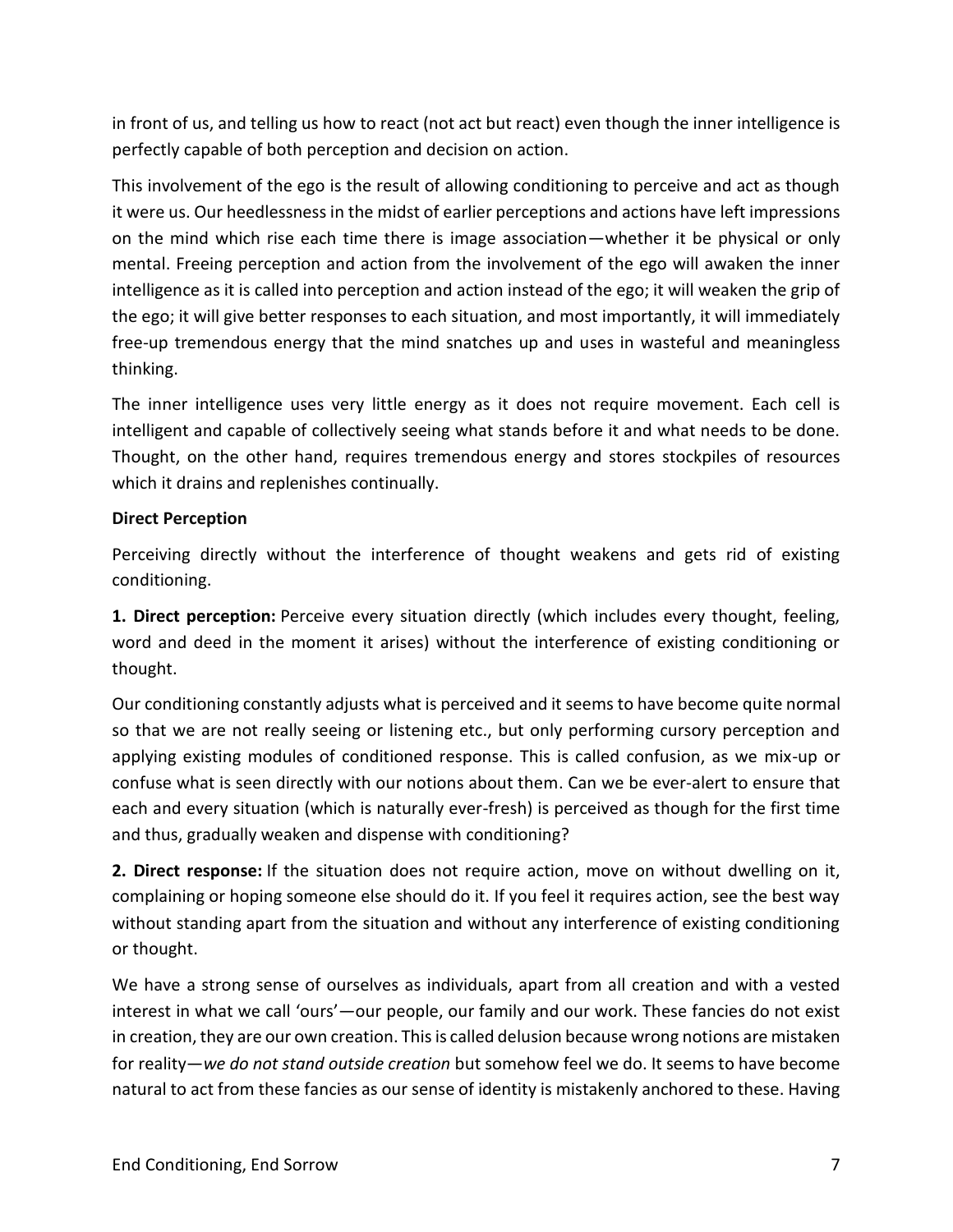freshly perceived what is before us from moment to moment, can we intuitively feel what needs to be done instead of thinking what is best for 'me' and 'mine' (which do not really exist)?

These are not two separate phases, I have only mentioned them as two to make things clearer. Both of these at one stroke is what is called direct perception or perception free of conditioning.

#### **Total Action**

Action as a response to a situation which begins when it begins, is without interference of conditioning or personal agenda and ends totally when it ends physically, preventing any further conditioning from accumulating.

We are part of all that we perceive and in whatever setting we find ourselves from moment to moment. The setting questions us for a response: to do something or not to do something, and, if to do, in what manner to do. If perception is pure, that is, free of conditioning, there can be a fresh and natural response which is an answer to the situation without the interference of personal gain, and it lets the action complete totally.

**1. Action begins when it begins:** We tend to over-think all of the possibilities and ways of response before a situation manifests. Unless you are planning something, which will develop into physical action, it is best instead to keep the mind in the present or on that which should have your attention.

Merely thinking will lead to endless speculation that goes nowhere except in the direction of further thought, and it settles down like mud in rain water as mounds of conditioning. These will try to influence future action and there is no need to add to the conditioning that already exists.

When a given situation manifests, the inner intelligence (unbound, unconditioned mind) is perfectly capable of seeing what actually is and doing what needs to be done.

**2. Fullness in action without selectiveness:** If the situation requires your response, the entirety of you must face the situation, giving it your very best effort without any selectiveness or preference which promotes self-interest.

Conditioning is selective; it functions on likes and dislikes and if action springs from conditioning, we will obviously do what we consider more meaningful with all of our being—fully… and other things we consider less meaningful—cursorily, or because it has to be done. Life is a mixed bag and does not politely ask us to very kindly please do what is agreeable, but rather to respond to each situation; and each time we respond faintly—faint-heartedness becomes natural and we lose strength. If you are a runner and each time you run you go a little slower and then a little less—going slower and less will become natural and you will fail to gather the energy to go as much as you can.

Just why do we have to give some situations more and some less? You may feel that situations that involve 'our people and interests' should be given a fuller response but let's examine this: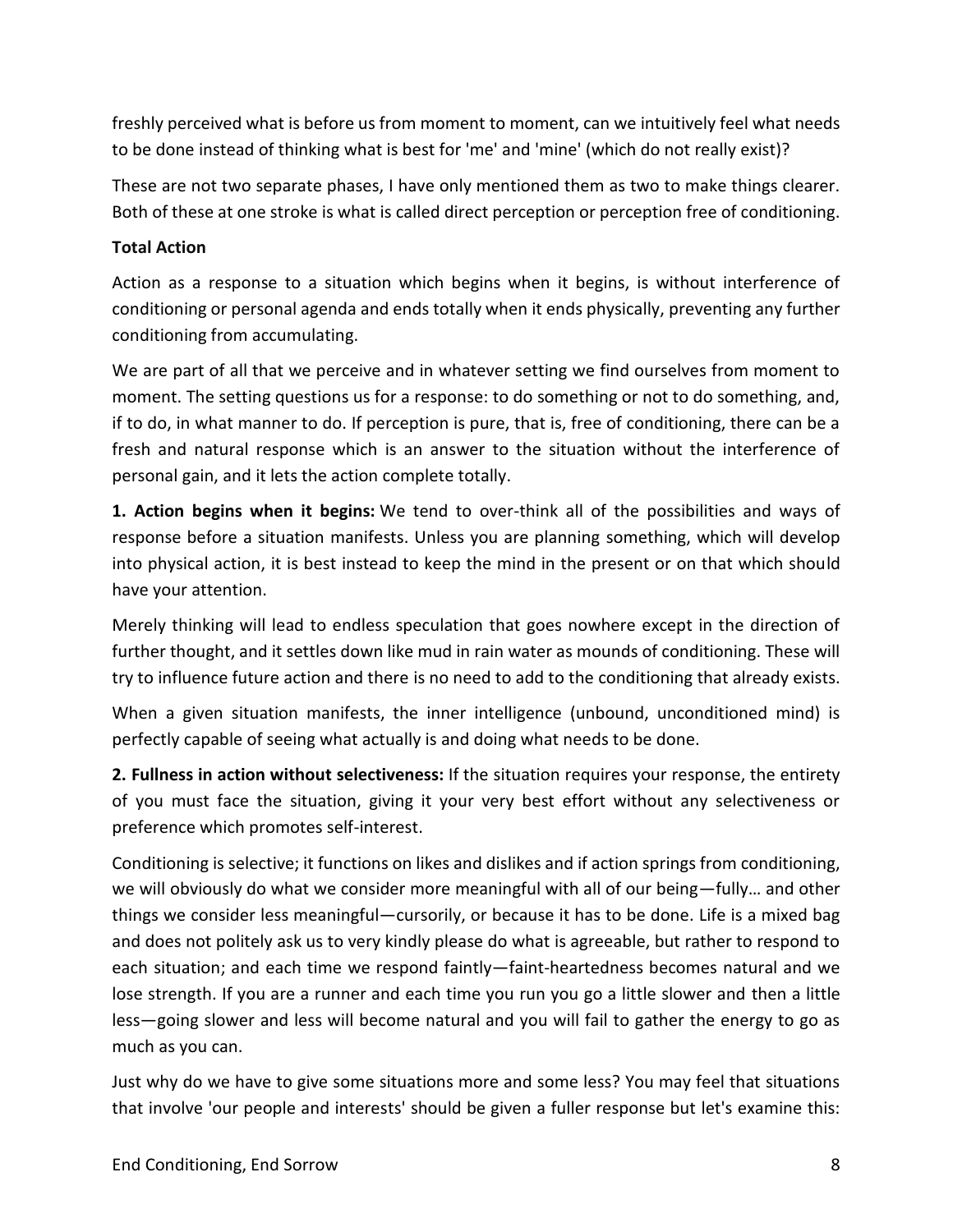you face one situation at a time and if you give each situation its very best response, what do you lose? You have to do something, do it best! Now, when you face what you consider personal situations—give them the best response too.

This way, you weaken and break-up the inner selective mechanism that creates tremendous mischief and fills us with sorrow when we find ourselves responding to things that we have ourselves decided we would rather not have to get involved with. But more importantly, we become capable of giving each situation 100% of ourselves, and this is very important when you come to meditation.

Meditation requires tremendous alertness and full involvement. Distractions are inner promptings of what are also felt to be important, perhaps more important than sitting there trying to meditate. Training to give each situation its very best response when needed will weaken and dismantle the ego's principle mechanism of selectiveness with which it makes divisions.

Be careful— as conditioning has been successfully kept out so far in what is seen and what has to be done—it is a master of disguise and will try to interfere now in how well it should be done. It will insist on doing best for 'our people' or 'profitable situations' and not as well or cursorily for others. All these may seem like it makes life a little easier but it makes 'us' more divided because it requires inner division to respond differently.

Acting in fullness is doing your very best and will leave no room for regrets. It will also promote equal-mindedness among many other benefits. Acting without selectiveness will also aid equalmindedness or sameness which will reduce the mind's activity significantly when it sees that the inner intelligence has now taken over.

**3. The action ends when it ends:** Usually, most of our actions do not end when they end physically, we tend to continue to perpetuate them mentally. This is called psychological extension as the action continues to extend in the mind.

We tend to continue to dwell on the action mentally—positively, for example, as something we liked and this triggers further thought as to how it could be prolonged or re-experienced, or, negatively as something which should have ended sooner or was never done, and how this can be avoided. These are the psychological extensions that create impressions or increase conditioning and it is these that will shape future actions and increase confusion. They start a nano-second after the action. Please observe this within yourself.

Action continuing in the mind, without a real physical situation requires a mental situation, and so deep grooves are formed in the mind to continue mentally what has ended physically. These grooves are impressions or conditioning infused with as much feeling or your own self as you have invested in them and will push to shape future perception and action.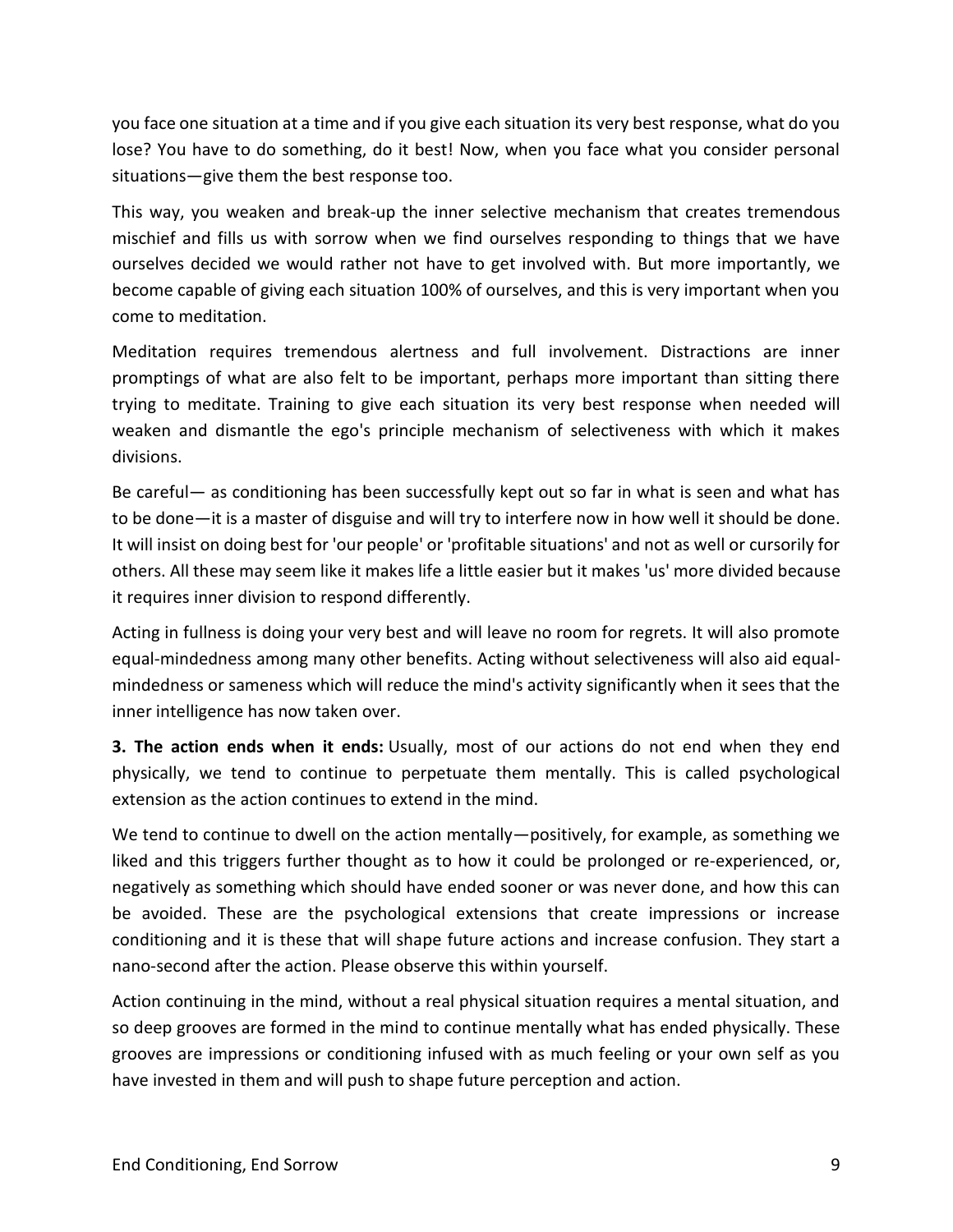You do something, anything, let's say you have lunch with a friend you have not met in a while and have a really good afternoon. There is no suppressing the joy experienced, it was a good meal and a good time was had with your friend. But, this ego pops up and suggests that perhaps it should be prolonged somehow or made to repeat soon. You suggest this to your friend, but perhaps he had his mind on something else and you take it as being that he was not interested. Your hopes had climbed high and now they have fallen to rock bottom. What was a good afternoon continued in your mind psychologically and this extension wanted repetition, and for whatever reason the response was lukewarm—hopes went up to the top of the Ferris Wheel and came down as disappointment. You have to see this happening for yourself to realize that hopes and expectations, which are how things continue psychologically, themselves turn sour and into disappointments on the rebound.

This example may suggest being cold and indifferent to friends but that is assuredly not the intention. We are using this example to understand the mechanism of action in events in our dayto-day life and how they continue psychologically. Please try to see the direction in the examples are pointing to.

When actions end as they end, new situations are already there before you, and you can now give this newness a fresh response. Continuing to play with an action or event that is over physically gets you day-dreaming, while the next situation beacons your response. I'm sure you can relate to this when someone grabs your attention and you have to 'return back to reality', so to say.

The mind uses more energy than the body, it uses the subtlest form of energy available. Mental fatigue acts on the body and suggests that we are more tired than we are. When this idle thinking is eliminated—not by suppressing it but by facing the new—there is tremendous conservation of energy. Energy is at once available for the next situation that is ready to unfold and you will find that you are not tired mentally or physically.

I go back to the example of running for which one runner writes is a purely mental event and suggests that it is the mind that says that the body does not tire… it is always the mind that gets tired. Think about it, how can the body tire? The muscles can get sore, you can break sweat but that is not tiredness. The connection between soreness or sweat and tiredness and wanting to quit is mental only—made by the mind, by thought, by the ego. It is very important to overcome this, because later in spiritual practice, the mind will throw up these false alarms and tell you that you are tired, it is enough, and get all excited about other things rather than asanas, pranayama, study, kirtan or meditation.

Conditioning interferes not only in these spiritual practices, but also in resistance by other false alarms (including weakening confidence) to any change by stubbornly insisting on its likes and dislikes. These are all inward processes of the mind, ways in which conditioning has a hold on you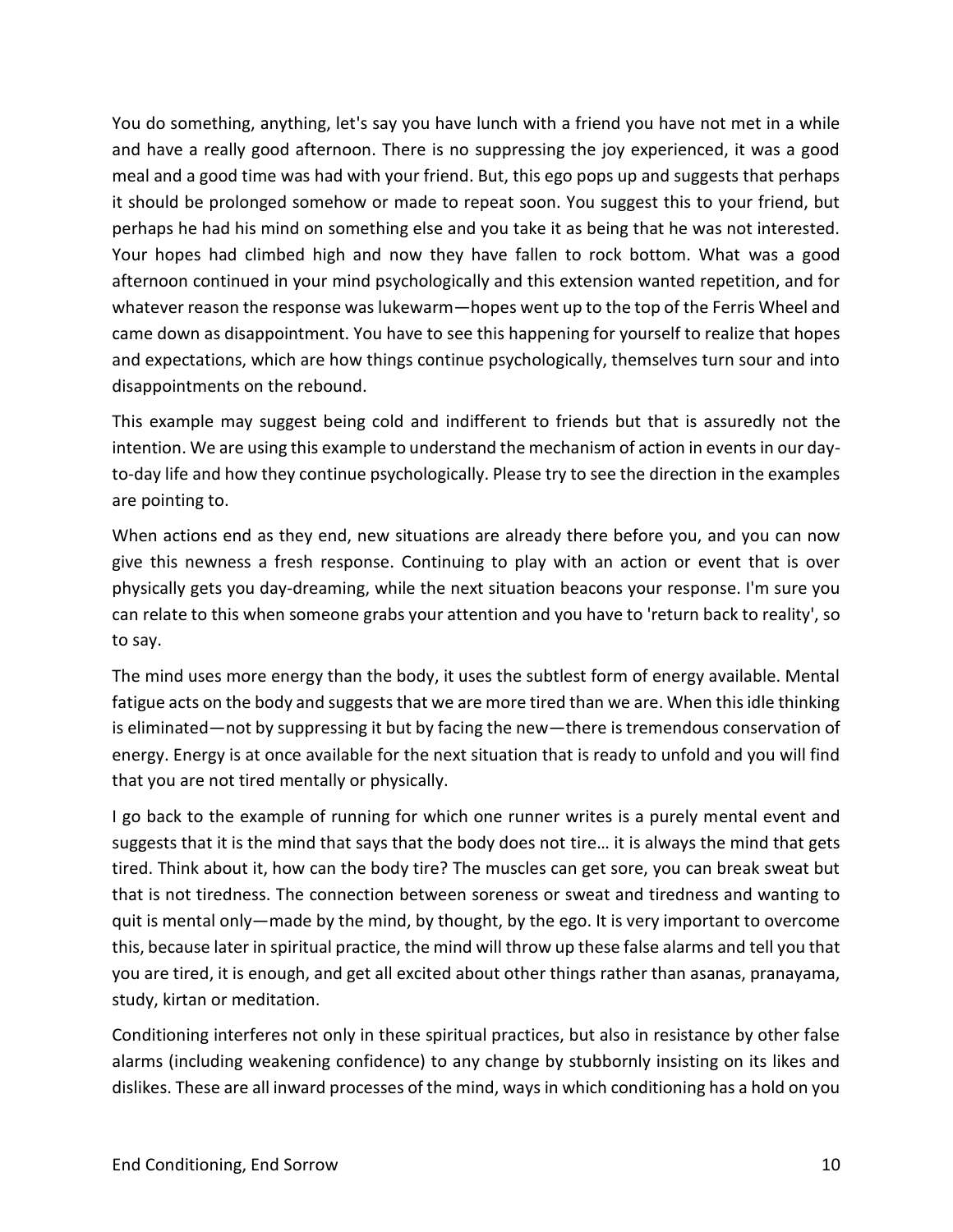and every strand of its ropes can and should be unraveled. Freedom is happiness—and giving into the bullying mind is not freedom.

To allow each action to end when it ends is not something at all artificial—it is what is really taking place… it is natural. You did some such thing and now you must do something else. Give this new situation its best response, and when you keep giving your best, you become capable of more as you reach greater depths within to harness more. You have to go deeper for pearls, in shallow waters you only find broken shells.

In the next situation that presents itself, the freed, inner psychic energy is recycled to repair the body which heals much faster and does not give false signals of physical fatigue. Your health improves tremendously as the body heals itself naturally—without any of the side effects many drugs are known for.

#### **Direct perception and total action together**

All our sorrows are experienced within and if the effect is within, the cause must be within as we have already discussed. Unless we clearly see *that what we seek relief from starts, grows and then bursts into experience within*—we will not have the necessary sense of urgency and the energy to awaken and stay alert. Clearly seeing the danger and wanting a way out is what releases inner latent energy to deal with it. We not only manufacture our sorrows, we are the sorrows itself, as there is none else within—only 'us stuff', or me.

Pure perception free of all conditioning has to and can respond to the situation directly—free of any and all personal interest. Any interference in perception and action will only add to existing conditioning, confusion and delusion. We must know what we are really facing (this is why it is most important to be able to clearly 'see' without interference of thought) and be able to respond to the situation, not our interests—both of these seamlessly and naturally.

What we are together looking into is not vain theory or dry philosophy. Look within and find out for yourself. We are talking about weakening and ending the grip of conditioning and returning misappropriated energy and agency to yourself—it is your life, after all. Direct perception and total action have to happen *at the same time* as a response to every situation.

#### **What is response to a situation?**

Each situation, if seen clearly without interference of conditioning, solicits its own response if not interfered with by the ego-personality and the situation does its own work unless we place ourselves outside situations. We are a part of each and every situation whether or not our response is to do something or to do nothing.

A response is not a reaction, they are quite different. Reactions usually suggest two things: one thing reacting with another. Response is doing what needs to be done as part of the same situation without standing outside it from perception to action and fruition. Response is not what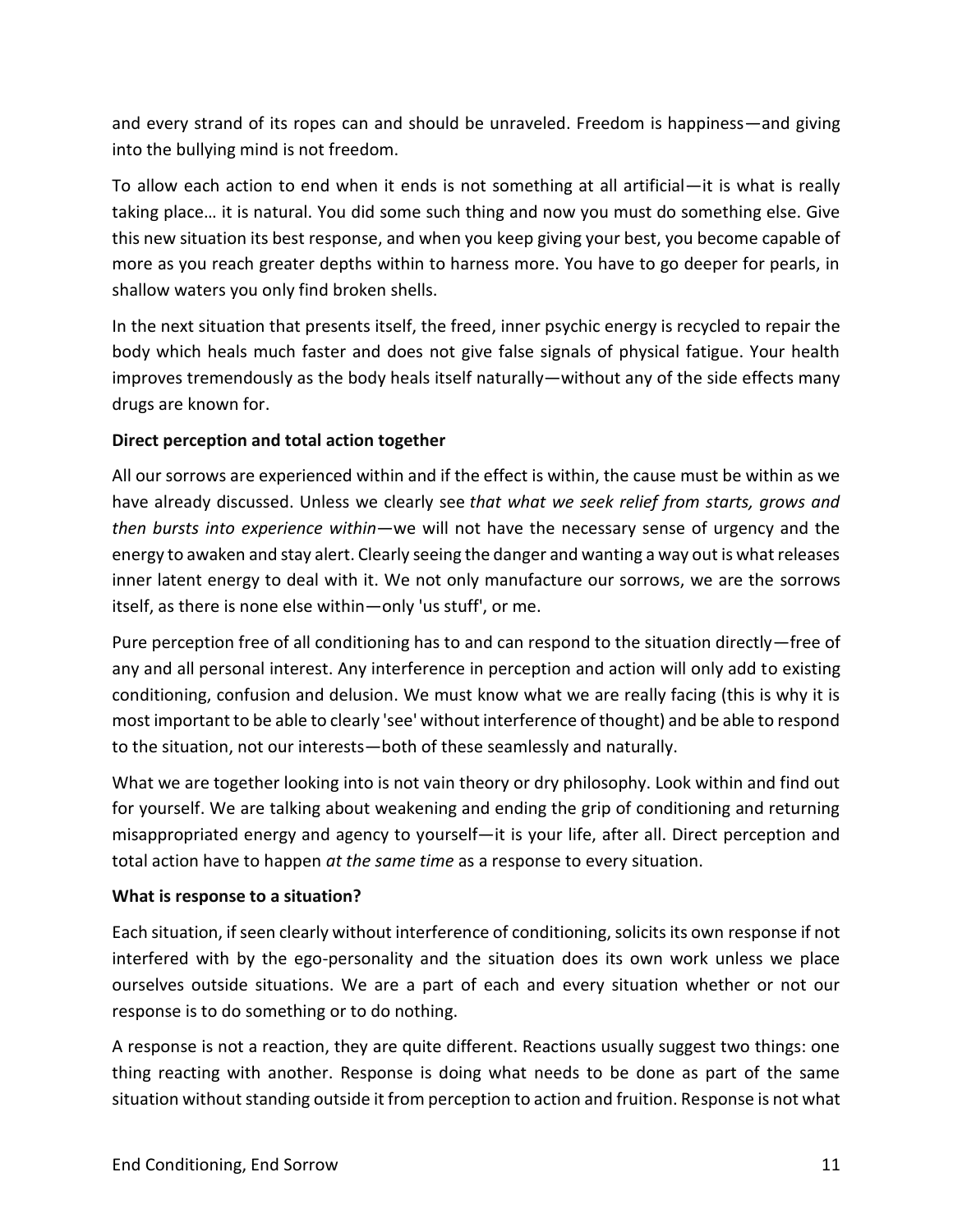I would like, what suits me or what is in my best interests, but simply responding to whatever needs to be done. Response is a way of discovering our oneness with everything through life and the largeness of existence from which we do not and cannot stand apart.

Every musician in an orchestra is a full player and not only a member, but the orchestra itself. In a certain piece and at a certain time or movement, one or more instruments may be heard prominently, though others may be silent. Silence is what is being played at that moment! Then, they join the other instruments and perhaps, they take the lead. This response to do something or response to do nothing is still a response, but not to the individual—to the music and orchestra which involve the musician.

#### **This is quite a task, isn't it?**

Yes, but we have made this mess ourselves and we must clean it up ourselves too. Nothing and no one can and will help with the work on hand, as it lies within and only we can give up our ignorance. You may get some guidance from different means but you have to gird up the loins and get into it—do the work your own self. Just like each day lived on credit adds to one's overall indebtedness… each day lived in ignorance adds to the work we ourselves will have to do to cut through the debt of heedlessness.

#### **Just how do you tackle all this?**

If you have tried to light a fire outdoors on a windy day, you know how difficult this can be. There are few who live in the rugged outdoors who may not have a problem, but for most of us it is quite a task. You may have to start a small kindling slightly sheltered and quickly move it to the prepared logs and fan it to a steady flame. Similarly, it is a tremendous undertaking to live the spiritual way—which is to make life and our own selves the field and medium. This is where what is called spiritual practice comes in.

## **Why spiritual practice?**

Spiritual practices are complete processes of action performed in a relatively quiet area that involve the whole of us without the interference of ego or personality. Since we are a blend of many aspects: heart, mind, body, intellect etc., Swami Sivananda recommends a marvelous integral approach or a synthesis that emphasizes each aspect just a little more but not to the exclusion of all others.

I remember learning how to drive in a quiet parking lot so I could learn without the interference of cars coming at me. Once I had a feel for the car, its operation, the road, parallel parking and driving—it was time to enter the open roads. Similarly, in the initial stages, spiritual practice gives us the opportunity to learn a good many things about ourselves, including how to look within and observe the mind while engaged in some activity or the other. Devoid of this, the action may not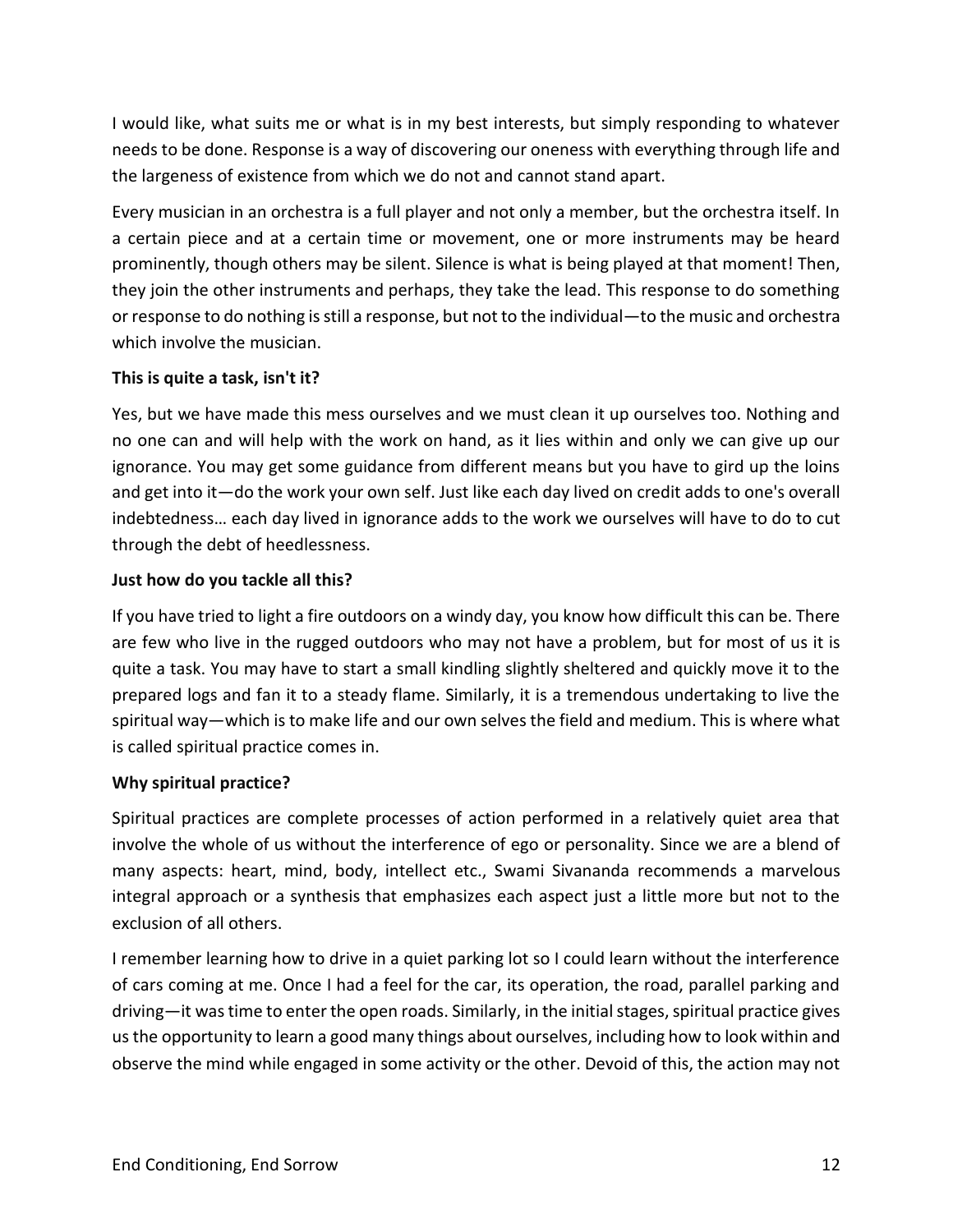be as meaningful, as life and relationships are an open field where everything happens and I must know how to live or respond to life while continually watching the mind.

A good deal has gone into losing ourselves: our natural, innate goodness and peace; we now have to live carefully—expertly. Expertness requires sincerity, protracted effort without remission, and enthusiasm.

I feel that 'training' is a better word than practice but not the training we receive from others as any kind of instruction. Training is not instruction, it is *wisdom acting* to change oneself. We see the need for some change and make a full effort towards it. If it comes about in the first effort great, you're done. If not, learn from the failure by directly seeing within what was short and exert again. We will look into spiritual practice or training in another dialogue in depth. For the moment, let's keep the focus on action without the interference of thought or conditioning in life.

#### **Are we talking about a long time?**

No and yes. Time is not a factor in change per se as is psychological. It may take time for inward change to reflect in outer conditions, but the actual change is mental and hence it can be immediate if all of you wants it right now. If you have the resolve and inner strength to completely sever the past and live from this moment without conditioning—you are free of all confusion and resulting sorrow this very moment.

The difficulty is that we do not know, or are unable or unwilling to give ourselves completely. We have gotten so used to giving very measuredly and the difference between no and yes in regard to change taking time is just this—can you give yourself to it completely? Sincerity and resolve are different words for being able and willing to give yourself completely.

Inability and unwillingness to do so is like walking a long while each day only to get water in a bucket with holes—a struggle. This is called the law of diminishing returns where you put in more effort than any result received; and here, it is because of harboring other interests. The difficulty is not in quantity of effort but in quality, and if one has rightly resolved, which is when one is fully prepared to give oneself completely—all things are possible.

Struggle requires friction and friction is always with an opposing force. Since struggle is experienced within, friction and the opposing force must also be within. Find out where the mind likes to go—these are the holes in the bucket. Forcing the mind to go a certain way will not work, it is usually disastrous. If you have seen and felt the need for change, why does the mind still go in old paths? The force of habit and the security of the known have been seen as shelter for a long time—and if this is so, it will take some time to bring about a total change in the mind.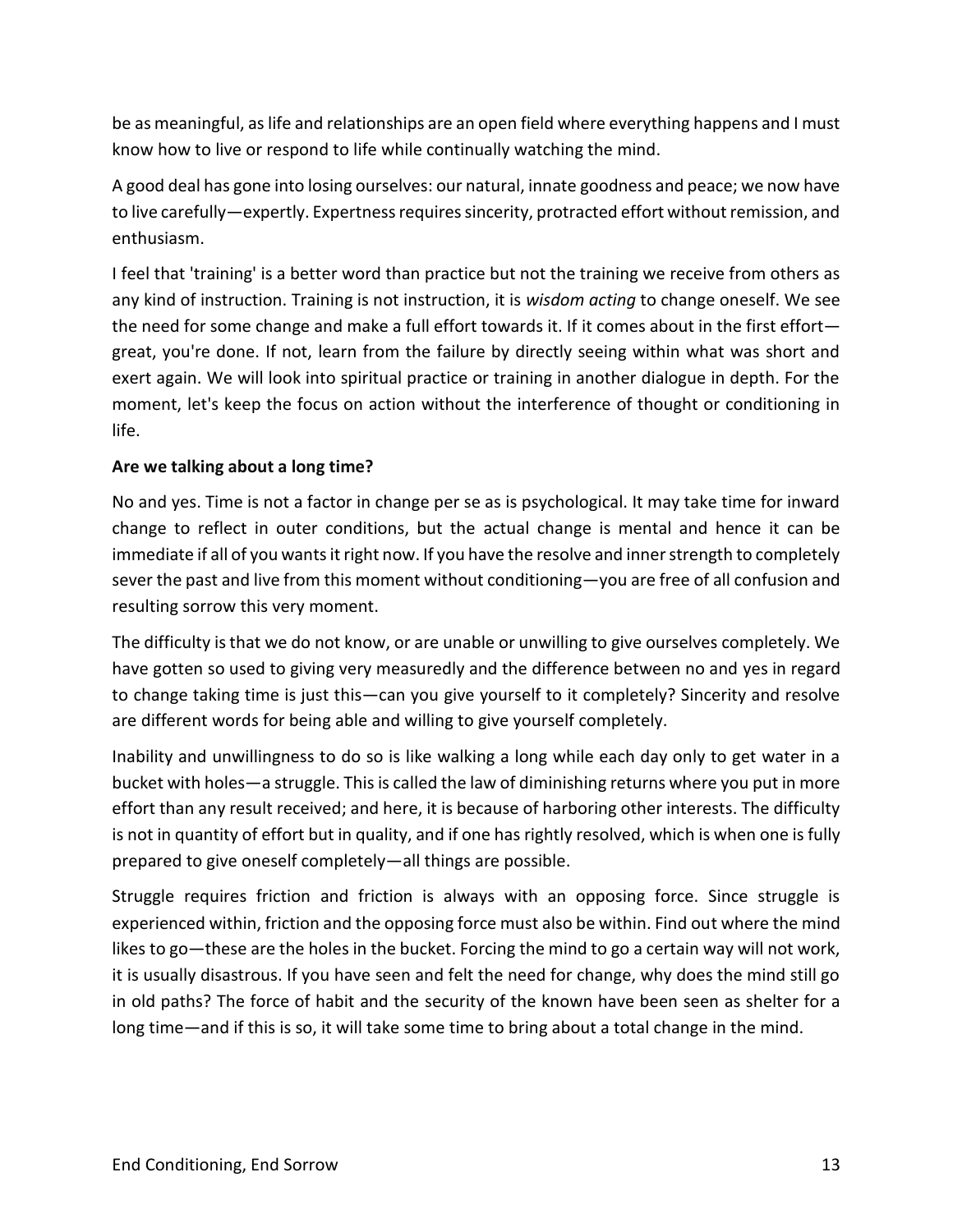The mind has to taste the new in order for it to let go of the old, and spiritual practice or training is a nursery for this. Training is action of some sort, whether it involves just the mind or feelings and the body as well. Can we first act totally?

## 4. Where

## **In Life**

We are not only a part of life, we are one with life. We cannot divide life any more than a wave can divide the ocean. The mind too can never be divided, as if it could, it could never be whole again. Division appears in the mind and we get confused and identify with one fragment of the apparent division.

#### **But, I experience division…**

True but you are also aware of the experience of division, so the whole mind must be the intact background which is continually aware. This is also called awareness or the inner intelligence.

The challenge before us is to live from there and not from one limited fragment of the apparent division. The fragmented mind is finite and only capable of finite perception and action, whereas life is a whole and the finite can never respond to the whole fully. When the whole mind responds to everything before us at all times—the fragment with which we have identified ourselves for so long ceases to be and wholeness lives *in* wholeness *as* wholeness.

## 5. When

The whole mind or undivided mind has to live life in such a way so as to discover and experience its universal nature. Just like a boat one wishes to sail on the high seas must be unmoored from the dock, one wishing to walk the spiritual way must let go of all limitations completely.

#### **Just walk away from it all?**

Before making any major change of the environment, change the mind or the inner environment. When the mind changes, external changes will be natural. Later, some adjustments may have to be made, but you cannot really call these changes as the mind will be adjusting the outer to the inner changes which have now become joyfully natural.

Often in enthusiasm, some seekers are quick to make drastic external changes first without bringing about a change in the mind. This old mind will insist on having its ways and the seeker will go through great turmoil trying to understand and solve the inner war.

#### **How do you change the mind?**

The mind is nothing but a bundle of habits. First, you may find the need to make new habits that support and reflect your aspiration. But, be careful—as habits are habits and all habits are an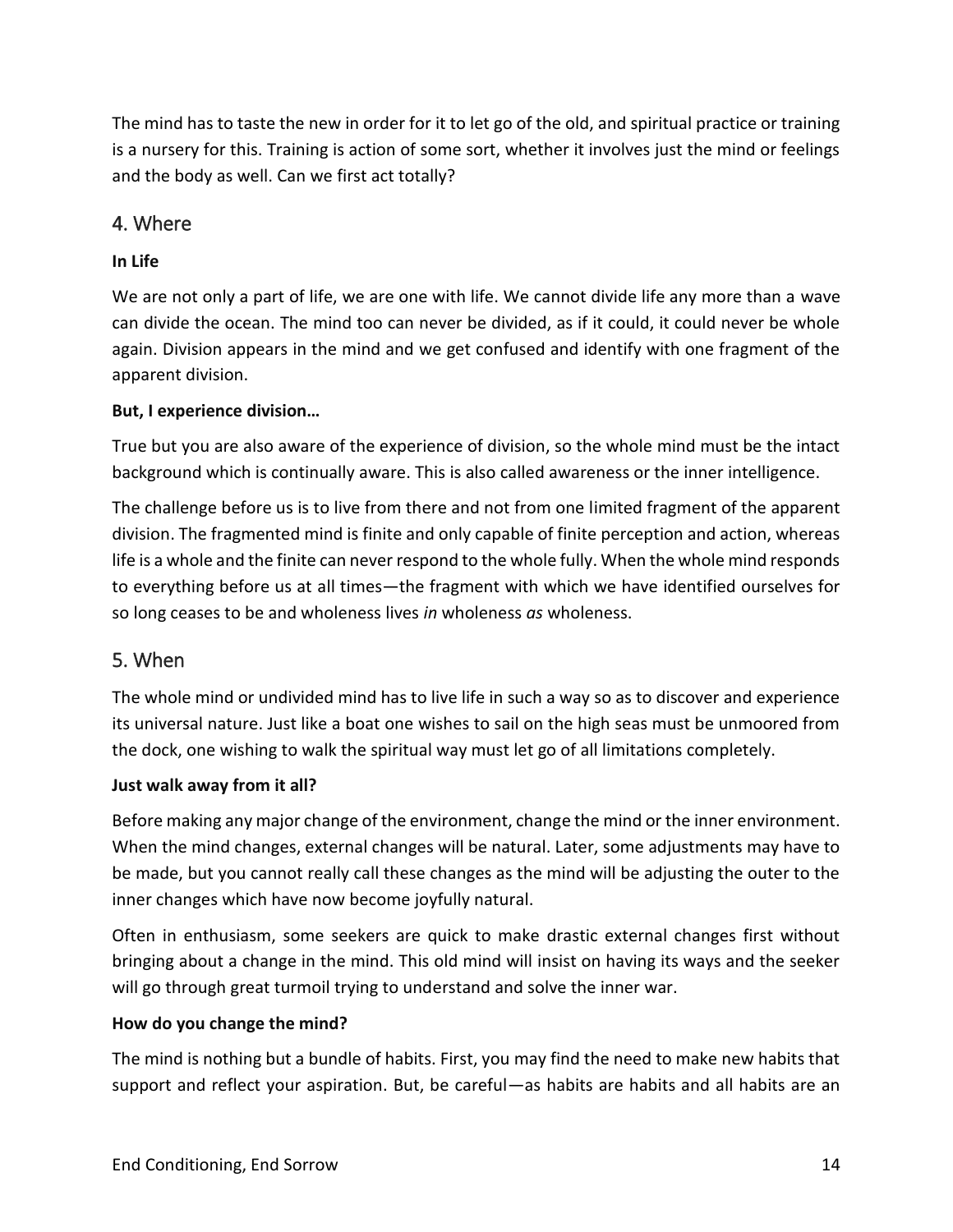open door to mechanization. You have to be alert so that while making use of new habits to wean off the old, you do not get stuck in them.

You change the mind in life by perceiving correctly, without the interference of conditioning or thought, and then responding or doing what needs to be done… not what I want to do in each situation. When the ego is not involved in seeing or acting, you see and act as part of the largeness there is. Experience which is *expression on the rebound* is always of the very character of its seed—action. You experience the largeness of being and littleness fades out of memory, weakened by disuse.

The only difficulty experienced in inner change is the appetite we still inwardly harbor for the old. When your money is tied up, you have very little capital for investment opportunities. Similarly, the more we are internally tied up in conditioning, the less we are able to do or to change. Freeing yourself from conditioning is not only freeing yourself from sorrow, but it gives you immediate returns in increased energy and overall improved health.

#### **What has conditioning to do with health?**

The conditioning or mental habits we have today were not there at one time and can be changed—hence are not part of the natural conditioning. They are patterns of thought that require energy to sustain. The more the conditioning, the more energy is required to maintain and the less that is available for important functions, including body repair and cell replacement.

There are not different energies, just energy, life-force or prana. The mind uses the subtlest form of energy; physical actions that do not involve the mind use coarser forms of the same energy. Other processes like digestion and semi-mechanical activity are somewhere in the middle.

Direct perception does not involve thought at all, it is always working—just not always used. It takes very little energy, as all energy comes or is made available from it being light and power at the same time. Thought takes a good deal of energy because it is the movement of energy in consciousness or the inner intelligence. Its limitation is brought about and sustained by energy that takes apparent static formations making them individual impressions seemingly having value. The more the value they have in the form of likes and dislikes, the more energy is tied into them to make it possible.

When you start perceiving directly, there is no demand placed on thought; mental activity slows down tremendously, and large reserves of energy that were set aside to maintain these charged impressions are released or made available once again for other functions, like body repair.

#### **Is thought useless?**

There is a difference between thought and thinking. Thought rises and falls in the mind just like the heart beats and the breath rises and falls. It is natural and useful. Thinking is something I do, —I think in some determinate manner. But, when *thought starts thinking* and I get mixed up with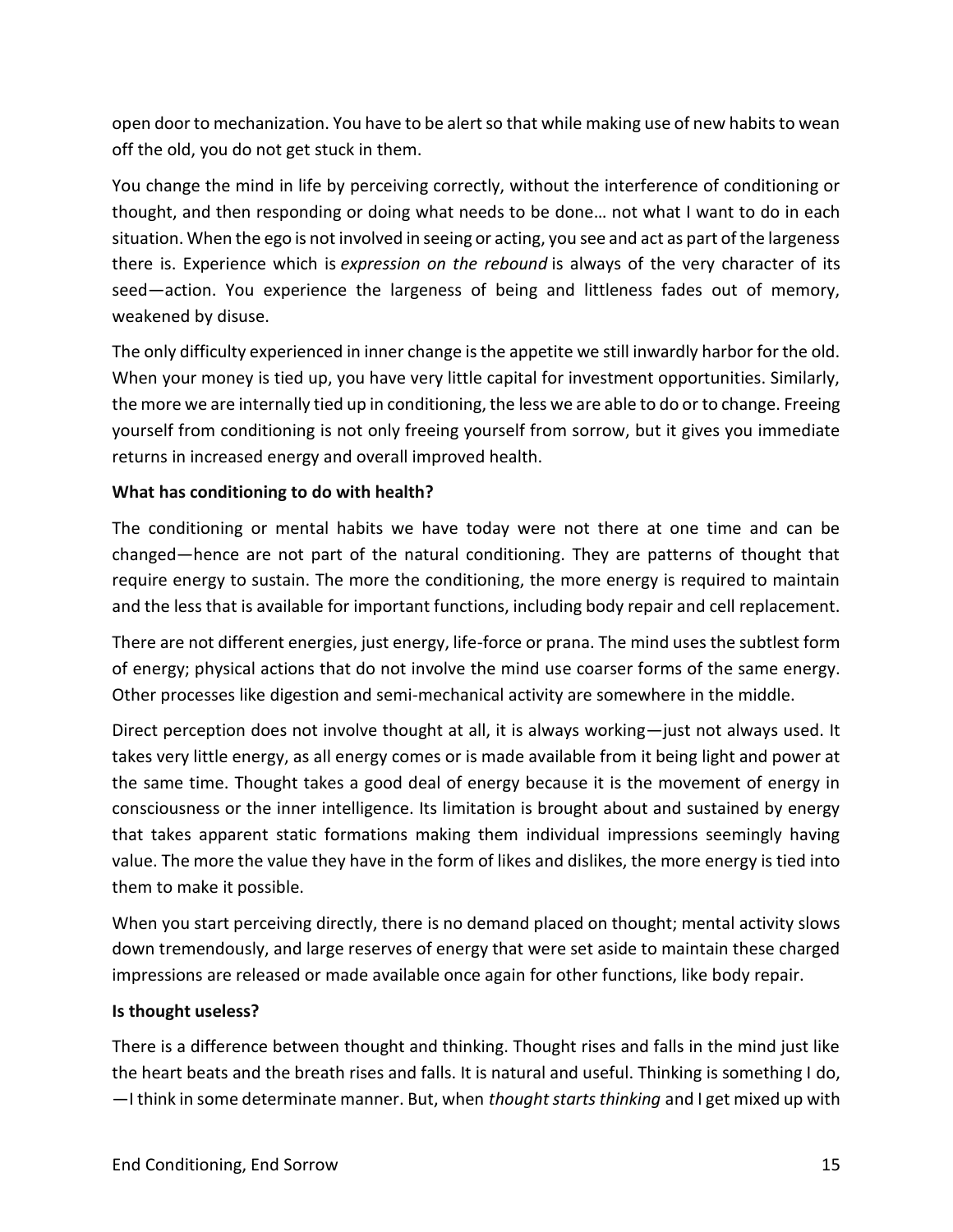thought, the empowered thought assumes entityship or 'me' and starts to demand action or act. This is a helpless state where conditioning or habit takes over and we do things only later to wonder how and why we did them.

If there is a quite a bit of conditioning, more thoughts will rise and fall in the mind plane naturally. You have demanded these so the mind is only preemptively making all this available to you on demand. Just like a computer works much more slowly when many resources or programs are working at the same time and is therefore more susceptible to crash or breakdown, the human body and mind that insist on carrying much mental baggage and keeping alive many conditioned thought patterns, will wear out sooner.

When we learn to live *using thought instead of being used by thought*, and empower the inner intelligence—a good amount of energy is released back to the body and mind from the psychic reserves. We know that when we are mentally fatigued, we are physically drained too and often feel pain in the body as well. The return of energy is done by the inner intelligence when it sees that you are now functioning differently, healthily, and there is tremendous benefit to your overall wellness and capability. You think more clearly, more deeply, because the mind is not always over-stretched and committed like a rubber band that loses its elasticity when kept taut.

The new availability of energy will also help you in your spiritual practices or self-training about which we will talk soon. It is your life, your health and suffering is optional; it is not a stock feature, it did not come with you—you have picked up some baggage along the way unnecessarily and continue to carry this burden out of habit. The only thing you have to lose is your sorrows, the weight of carrying them and the drain on your overall wellness. You have much to gain: a life without sorrow, pain, suffering—and not only to yourself; one who does not hurt, does not hurt others. Radiant health, abundant energy and increased productivity come unsought.

#### **From where you are to who you are**

When we see that perceiving and acting directly in response to each situation is not only possible but a better way of living, we act naturally… as part of each situation, as conditioning is drained of its energy by disuse. The burden of individuality is let go and universality becomes natural.

When we express universally, we experience universality, and this universalizes understanding. We become naturally incapable of many limitations and vices that were so difficult to shake off earlier. All limitations loosen internally by giving up their root—individuality. We begin to see our place in the universe when we are not asserting our identity, just like a musician feels his place in an orchestra when he does not consider himself separate from it.

When you function clearly, you can know where you are; and when you know *where* you are, you can inquire and know *who* you are. Let's talk about this in the next dialogue.